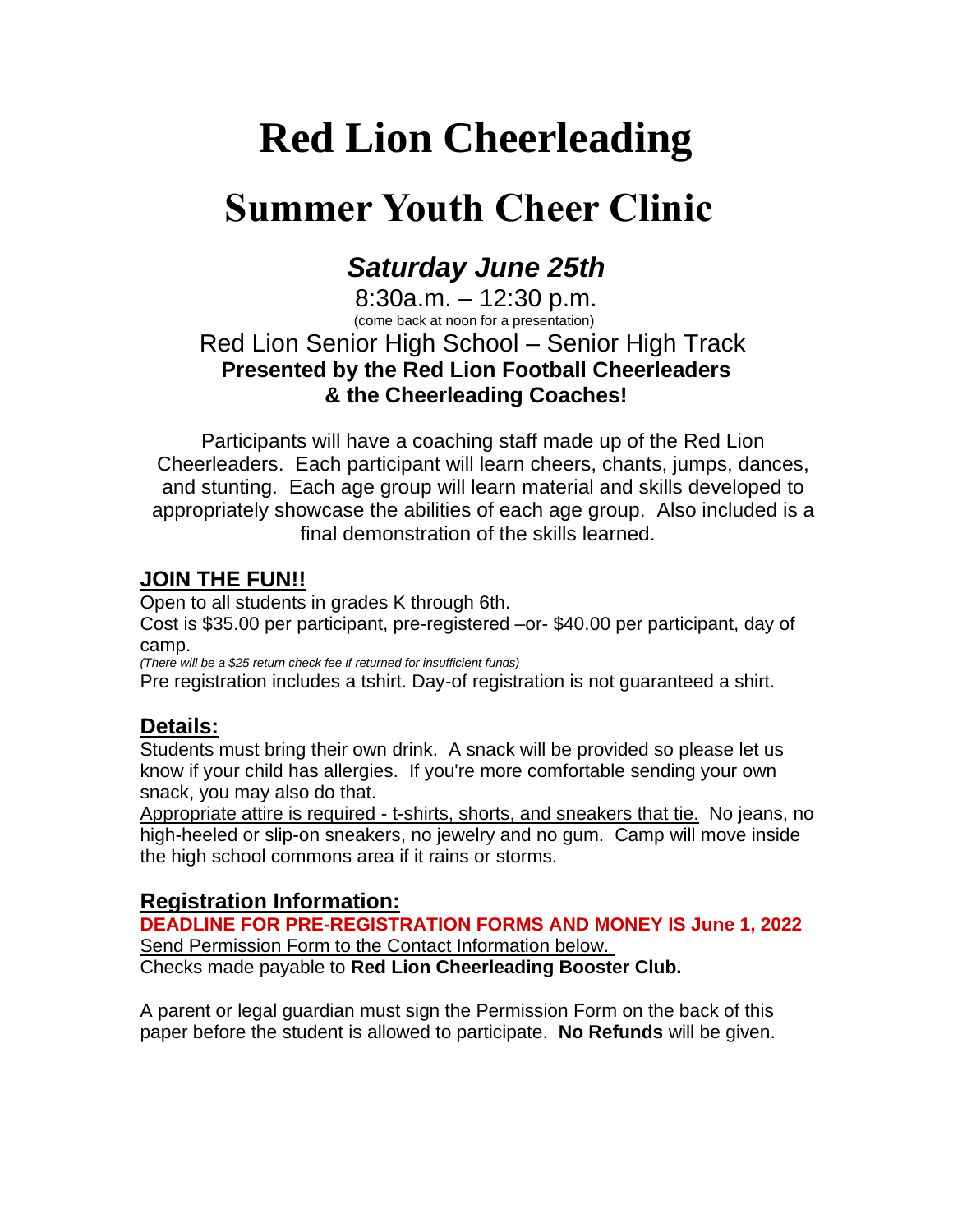| Mail Permission Form To: (Please Return Forms to Sherry Cleary at the    |  |  |
|--------------------------------------------------------------------------|--|--|
| Senior High School-any questions email Coach Becky at gibneyr@rlasd.net) |  |  |

Red Lion Area Senior High School Sherry Cleary 200 Horace Mann Ave Red Lion, PA 17356

#### **Cheerleading Clinic Permission Form**

Sponsored by the Red Lion Cheerleading Booster Club

| I hereby give | permission to participate in |
|---------------|------------------------------|
| the Summer    |                              |

(print child's name)

\_\_\_\_\_\_\_\_\_\_\_\_\_\_\_\_\_\_\_\_\_\_\_\_\_\_\_\_\_\_\_\_\_\_\_\_\_\_\_\_\_

Cheerleading Youth Clinic to be held on Saturday June 25th from 8:30 a.m. - 12:30 p.m., at the Red Lion Senior High School – Senior High Track. I understand that the Cheerleading Booster Club volunteers, cheerleaders and coaches are in charge. I will bring to my child's attention that proper behavior and good sportsmanship reflect favorably upon their home, the school and the community. I acknowledge that the Red Lion Cheerleading Booster Club volunteers, cheerleaders and coaches are not responsible for accidents and/or injuries that may occur during the camp.

REGISTRATION FEE: \$35 Pre-registration (6/1/2022 deadline, \$40 6/25/22-Day of camp).

| Signature of Parent or Guardian                                                              | Date              |
|----------------------------------------------------------------------------------------------|-------------------|
| Student's Name:                                                                              | School:<br>Grade: |
| (print name)                                                                                 |                   |
| T-Shirt Size: YS (6-8), YM (10-12), YL (14-16), YXL (16-18), AS, AM, AL,<br>AXL (circle one) |                   |
| Name of Parent or Guardian                                                                   |                   |
| (print name)                                                                                 |                   |
| Telephone Number (in case of cancellation):                                                  |                   |